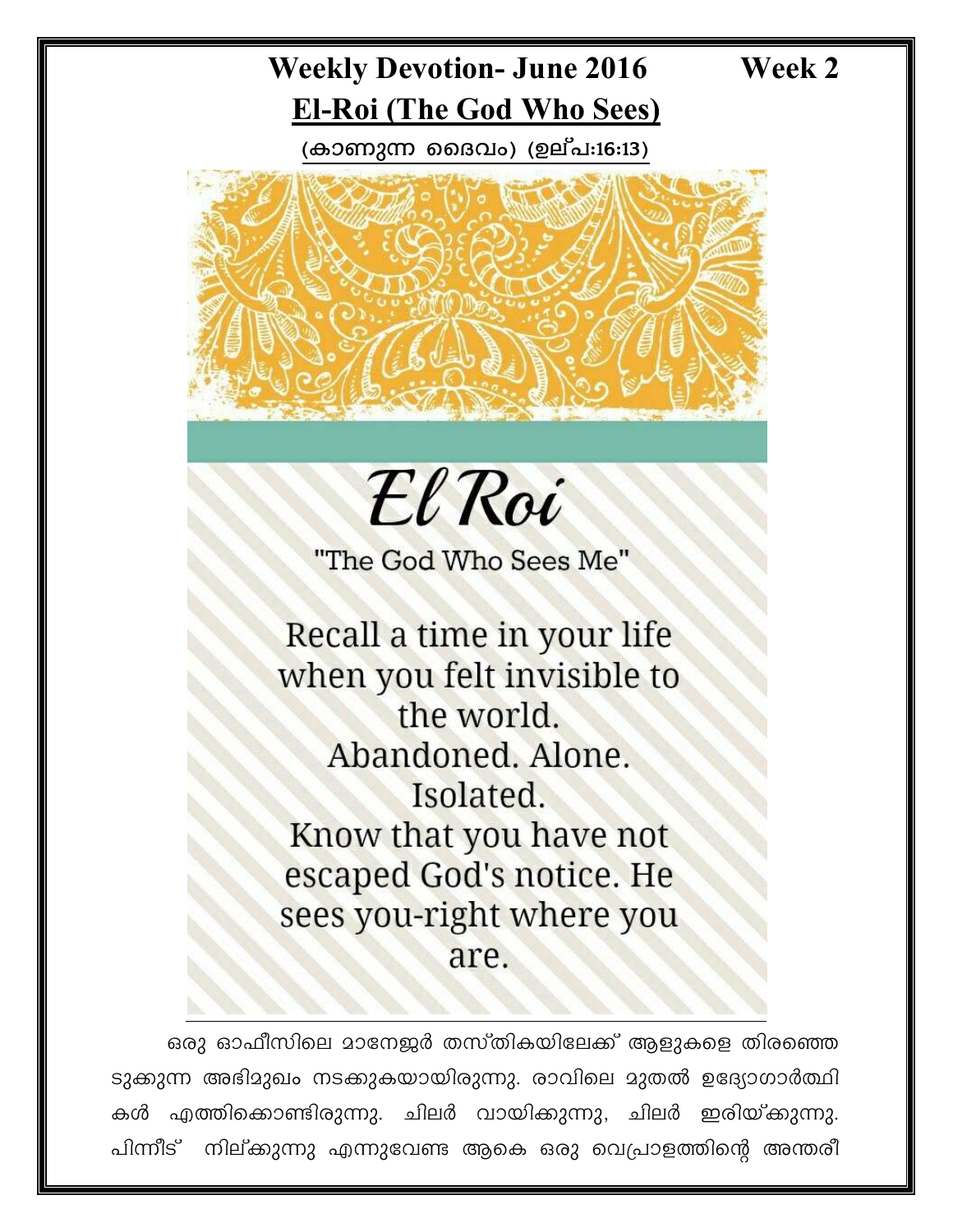ക്ഷം.എന്നാൽ മാത്യു എന്ന ഒരു ചെറുപ്പക്കാരൻ മാത്രം ആധി ഇല്ലാത്തവ നായി പുഞ്ചിരിയോടെ ഒരിടത്ത് ഇരുന്നു.അഭിമുഖം നടത്തേണ്ടവർ പുറ ത്തുനിൽക്കന്നവരെ വീക്ഷിച്ച് അകത്തേയ്ക്ക് കയറി. ഓരോരുത്തർ വിളി കേൾക്കുമ്പോൾ അകത്തു കയറി. മാത്യുവിന്റെ ഊഴമായപ്പോൾ ധൈര്യ ത്തോടെ അകത്തുകയറിയവൻ അവിടെ ഇരുന്നവർക്ക് ഒരു പുഞ്ചിരി സമ്മാനമായി നൽകി.കൂടാതെ ഇരിക്കുവാൻ ആവശ്യപ്പെട്ടപ്പോൾ ഒരു നന്ദി പറഞ്ഞിട്ടാണ് ഇരുന്നത്. ചോദ്യാവലി ഒന്നും ഇല്ലാതെ കുറച്ചു സമയം കഴിഞ്ഞ് പൊയ്ക്കൊള്ളുവാൻ പറഞ്ഞപ്പോഴും നന്ദി പറഞ്ഞി ട്ടാണ് അവൻപുറത്തു പോയത്.അടുത്തദിവസം കിട്ടിയ നിയമന ഉത്തര വുമായി ചെന്ന മാത്യു ചോദിച്ചു സാർ ചോദ്യങ്ങളൊന്നും ചോദിക്കാതെ എന്നെ നിയമിച്ചത് എങ്ങനെ? താങ്കൾ അറിയാതെ ഞങ്ങൾ ശ്രദ്ധിക്കുന്നു ണ്ടായിരുന്നു. നിങ്ങളുടെ നന്ദിപ്രകടനം, നിവർന്നുള്ള ഇരുഷ് എല്ലാം ശ്രദ്ധിച്ചിരുന്നു.ഭയം ഇല്ലാത്ത ധൈര്യമാണ് നിന്നെ ഇതിന് ഞങ്ങൾ പ്രാപ്തനാക്കിയത്.

നമ്മുടെ ഉള്ളം ദൈവം കാണുന്നു എന്ന് നാം മനസ്സിലാക്കണം. കൂടാതെ ദൈവീക കാഴ്ചപ്പാടിൽ നിന്ന് നമുക്ക് ഒരിടത്തേക്കും പോയി ഒളിയ്ക്കുവാനും സാദ്ധ്യമല്ല.പാതാളത്തിലായാലും, സ്വർഗ്ഗത്തിലായാലും ദൈവത്തിന്റെ കണ്ണ് എല്ലാവരേയും കാണുന്നുണ്ട്. ഇരിയ്ക്കുന്നതും, എഴു ന്നേൽക്കുന്നതും തമ്പുരാന്റെ അറിവോടെ ചെയ്യുവാൻ കഴിയുകയുള്ളൂ. (1) ആരാധനയുടെ കുറവ് കാണുന്ന ദൈവം.

ഹായിക്കും ബെഥേലിനും ഇടയ്ക്കുള്ള ആരാധനാ ജീവിതത്തിൽ വന്ന പരാജയമാണ് ഭൗതീകമായും ആത്മീയമായും ക്ഷീണിതരാക്കുന്നത്. ഇത് ഇപ്രകാരമുള്ളവരെ മിസ്രേമിലെത്തിക്കുക മാത്രമല്ല ഹാഗാറിനെഷോ സ്വീകരിക്കേണ്ട അവസ്ഥയും വരുത്തും. തന്റെ എല്ലാ ലെയുള്ളവരെ പ്രവർത്തിയും ദൈവം അറിയുമെന്നത് അബ്രഹാം മറന്നുപോയി എന്ന് ചിലപ്പോൾ തോന്നാം. ദൈവീകപദ്ധതിയ്ക്ക് വിരോധമായി ഭാര്യ പ്രേരി പ്പിച്ചപ്പോൾ അനുസരിച്ചത് അതുകൊണ്ടാകാം.

#### ഹായ്-യിസ്രായേൽ മക്കൾ വ്യവസ്ഥ തെറ്റിച്ച സ്ഥലം

ബെഥേൽ- ദൈവത്തിന്റെ ആലയം. ഹായിയ്ക്കും, ബെഥേലിനും മദ്ധ്യേ എന്ന് പറയുമ്പോൾ ശീതവാനുമല്ല ഉഷ്ണവാനുമല്ലാത്ത അവസ്ഥ യാണ്. എന്നാൽ ഓർക്കുക വ്യാജഭാവം ദൈവം കാണുന്നു എന്നുള്ളത്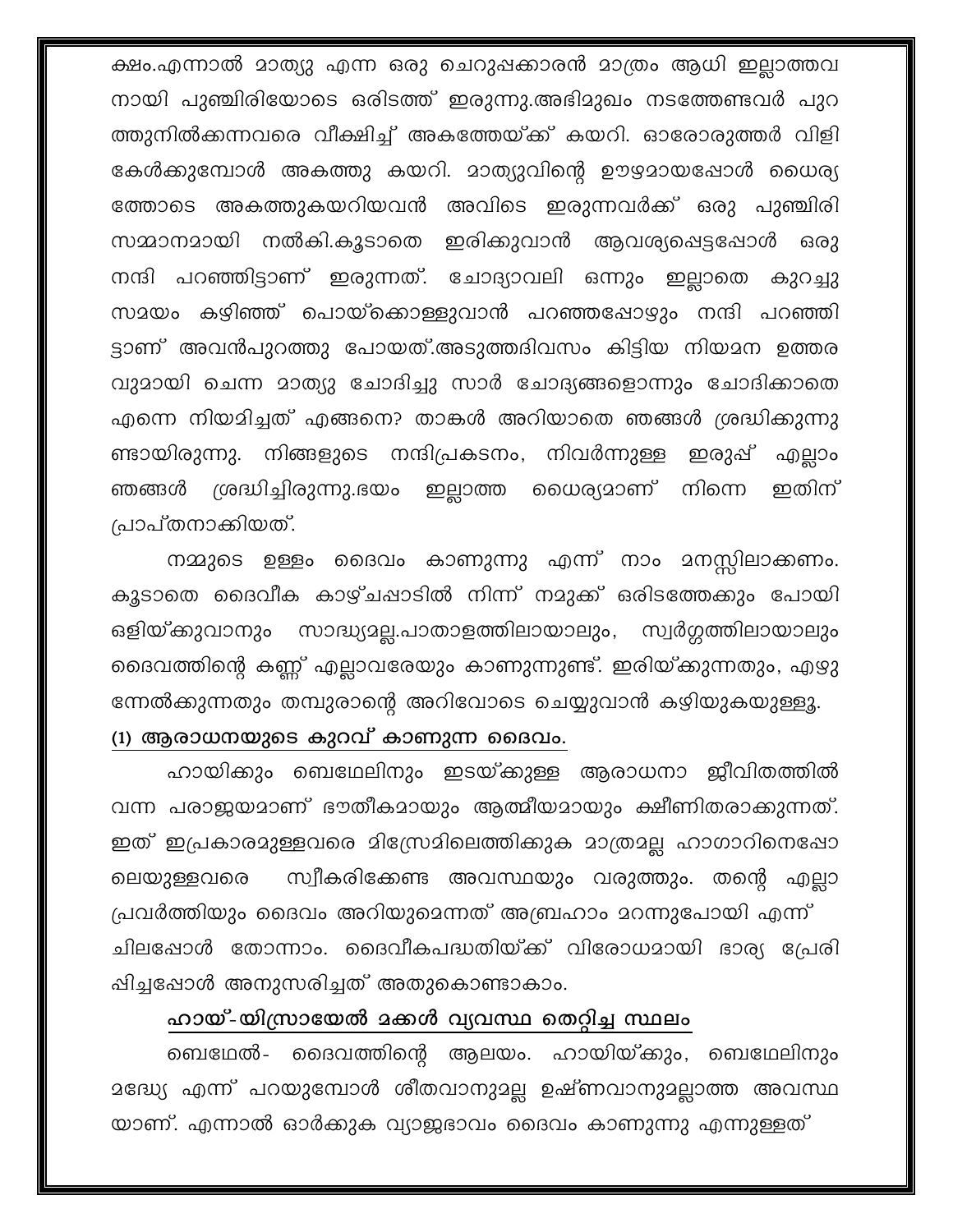### (2) തീരുമാനങ്ങൾ കാണുന്ന ദൈവം

നല്ല തീരുമാനങ്ങൾ എടുക്കുന്നതും അതിനായി പല കാര്യങ്ങൾ ഉപേ ക്ഷിക്കുന്നതും കാണുകയും അറിയുകയും ചെയ്യുന്നവനാണ് ദൈവം. ബാലൻമാർ രാജകീയഭക്ഷണങ്ങൾ എബ്രായ ഉപേക്ഷിച്ച് ശാകപ ദാർത്ഥവും പച്ചവെള്ളവും പത്തുദിവസം ഉപയോഗിച്ചപ്പോൾ അനുഗ്രഹി ച്ചത് അവരുടെ ധൈര്യമുള്ള തീരുമാനം ശ്രദ്ധിച്ചതുകൊണ്ടാണ്. (ദാനി  $1:11 - 15$ ).

ഇതുപോലെ മിസ്രേമിൽ നിന്ന് പോന്നഷോൾ സാറായുടെ ദാസിയാ യിത്തീർന്ന ഹാഗാറിന്റെ തീരുമാനവും യഹോവ മാനിച്ചു. ജീവനുള്ള ദൈവത്തോടുള്ള സാറായുടെ ബന്ധമാകാം മിസ്രേമിലെ വിഗ്രഹങ്ങളെ ഉപേക്ഷിച്ച് സാറായുടെ ദാസിയാകുവാൻ പ്രേരിപ്പിച്ചത്.ലൗകീക ഇമ്പങ്ങ ളുടെ സ്ഥലം വിട്ട് കൂടാരവാസം സ്വീകരിച്ച് തന്റെ ജനത്തോടൊഷം വരു വാൻ കാണിച്ച ധൈര്യമുള്ള തീരുമാനം ദൈവം കണ്ടു. നല്ല തീരുമാന ങ്ങൾ എടുത്താൽ അവ നിവർത്തിക്കുവാനുള്ള കൃപയും ലഭ്യമാകും എന്ന് മറക്കരുത്.

ദൈവത്തോട് ചേരുവാൻ സ്നാനം ഏല്ക്കണം (ഗലാ:3:17)എന്ന സത്യം അറിഞ്ഞിട്ടും സ്വീകരിക്കുവാൻ തയ്യാറാകാത്തവരെ, ഓർക്കുക

<u>ാറ്റുള്ളവരെയാണ് നിങ്ങൾ ഭയകു</u> ന്നതെങ്കിൽ അതിനാവശ്യമില്ല. നല്ല തീരുമാനങ്ങൾ എടുക്കുന്നവരെ കാണുന്ന ദൈവം അത് നടപ്പാക്കു വാൻ വേണ്ട ക്രമീകരണങ്ങളും ഒരു ക്കുന്നവനാണ്.

#### കാണുകയും സംസാരിക്കു  $(3)$ കയും ചെയ്യുന്ന ദൈവം

തെറ്റുചെയ്ത ആദിമാതാപി താക്കൻമാർ യഹോവയായ ദൈവം തങ്ങളെ കാണാതിരിപ്പാൻ തോട്ട ത്തിലെ വൃക്ഷങ്ങളുടെ ഇടയിലൊളി